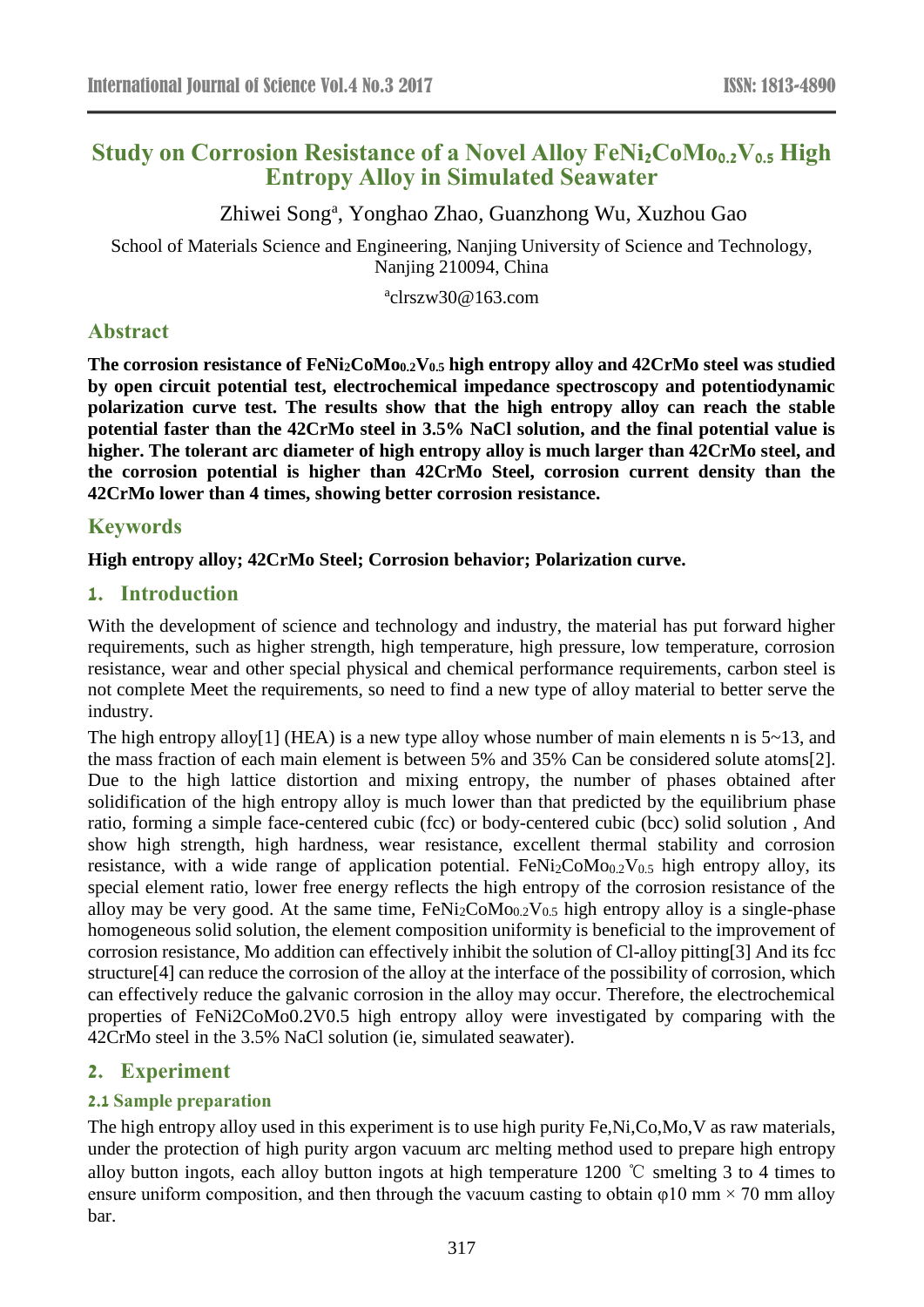#### **2.2 Electrochemical experiment**

The electrochemical corrosion behavior of FeNi<sub>2</sub>CoMo<sub>0.2</sub>V<sub>0.5</sub> high entropy alloy and 42CrMo steel in 3.5% NaCl solution was studied. All experiments were carried out at 25°C, and all the solutions were prepared from analytical reagent and ultrapure water. For better contrast and reproducibility, all corrosive specimens are polished in accordance with metallographic requirements and cleaned with acetone. Hot air is dry and dried. The macro-corrosion test was carried out using an Ametec VersaSTAT3 potentiometer, all of which were sealed with epoxy resin, leaving the surface of the etched electrode and connected with copper wires. High entropy alloy sample corrosion electrode area of 0.785cm2, 42CrMo steel sample area of 1cm2. Electrochemical tests are used saturated potassium chloride/calomel electrode as the reference electrode, platinum electrode as the auxiliary electrode of the standard three-electrode system[5]. Three kinds of electrochemical detection methods were used for open circuit potential (ocp) test, dynamic potential scanning polarization (pdc) test and electrochemical impedance spectroscopy (eis) test. In the 3.5% NaCl solution, the open-circuit potential test time is set to 3600s and the interval is 1s. The electrochemical impedance spectrum frequency range is  $100KHz \sim 10mHz$  and the excitation voltage is  $100mV$ . The scanning interval of the potential polarization test is  $-0.25V \sim +0.25V$  (VSoc), scanning rate of 1mV / s. In order to ensure the accuracy of the experiment, each test is repeated three times. In addition, the experimental measured corrosion potential and corrosion current density[6] are realized by Versa-studio software independent Tafel fitting.

### **3. Experimental results and analysis**

Figure 1 is FeNi2CoMo0.2V0.5 high entropy alloy and 42CrMo steel in 3.5% NaCl solution open circuit potential.



Fig. 1 FeNi2CoMo0.2V0.5 high entropy alloy and 42CrMo steel in 3.5% Na Cl solution open circuit potential

It can be seen from the figure1 that the high entropy alloy can reach the steady state faster and the final stable potential is higher, HEA is -282mV and the 42CrMo steel is -650mV, which indicates that the high entropy alloy is less likely to be corroded, reflecting the high entropy alloy In 3.5% NaCl solution may have better corrosion resistance.

Fig.2 shows the electrochemical impedance spectra of high entropy alloy and 42CrMo steel in 3.5% Na Cl solution. The image is made up of Zsim pwin software according to the equivalent circuit in the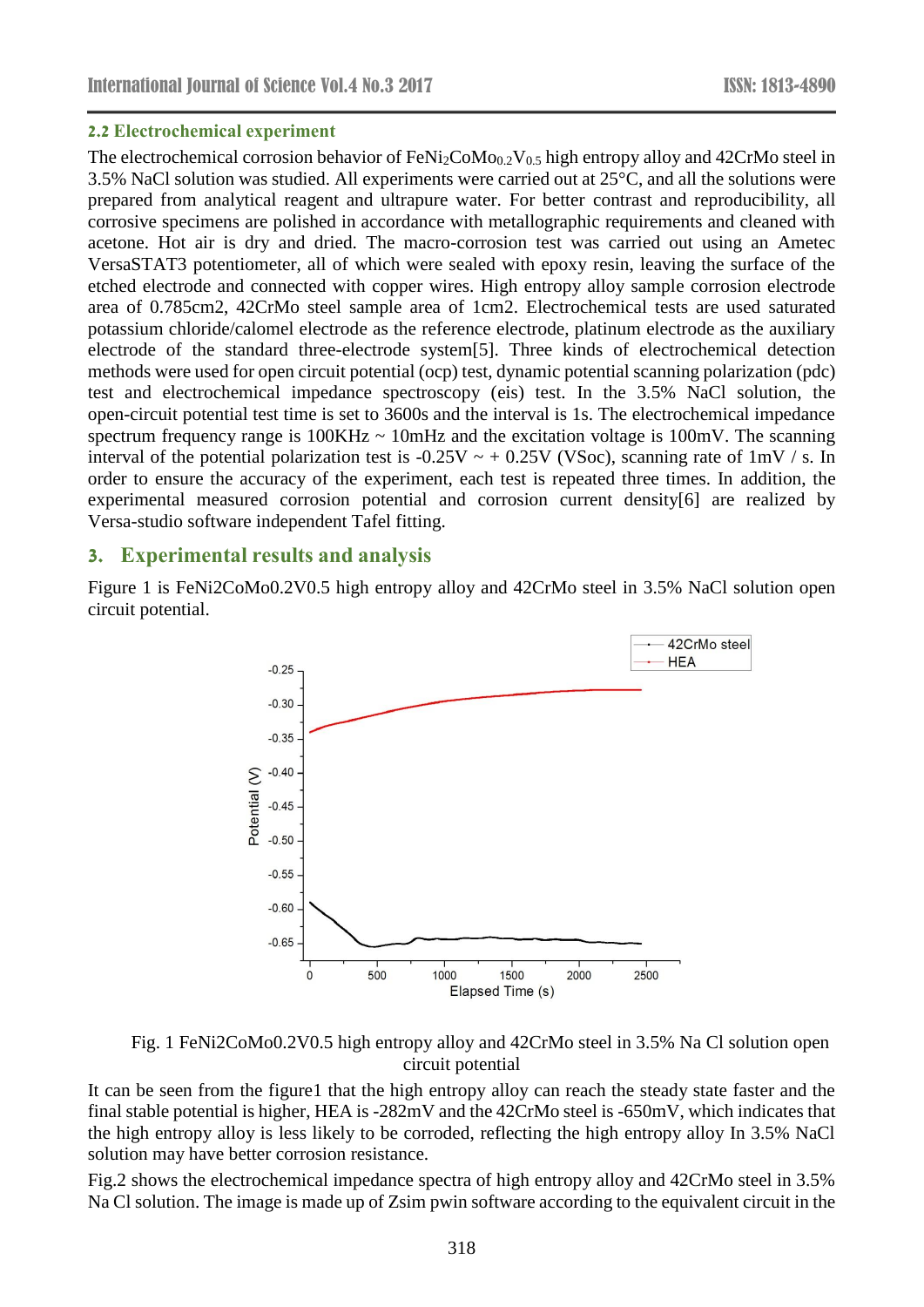figure, where R1 is the solution resistance, R2 is the charge transfer resistance, and C1 is the interface capacitance of the sample.



Fig.2 Electrochemical impedance spectroscopy of FeNi2CoMo0.2V0.5 high entropy alloy and 42CrMo steel in 3.5% Na Cl solution

It can be seen from the figure2 that the capacitive arc diameter of the high entropy alloy is 10 times that of 42CrMo steel, which indicates that the high entropy alloy has a lower corrosion rate in 3.5% Na Cl solution, which reflects the better corrosion resistance of high entropy alloy.

Figure3 shows the polarization curves of high entropy alloys and 42CrMo steels in 3.5% Na Cl solution.



Fig.3 Polarization curve of FeNi2CoMo0.2V0.5 high entropy alloy and 42CrMo steel in 3.5% Na Cl solution